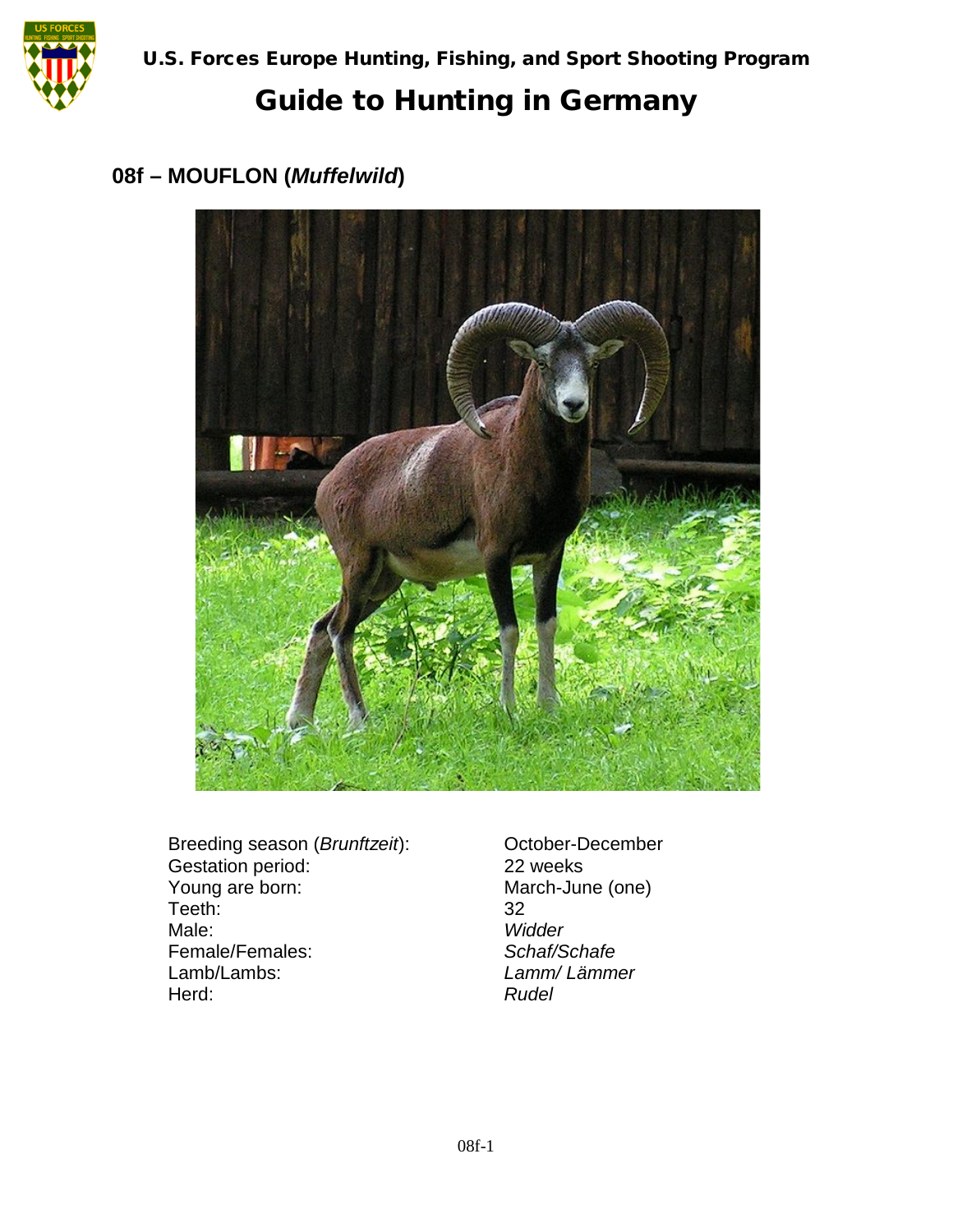

U.S. Forces Europe Hunting, Fishing, and Sport Shooting Program

### Guide to Hunting in Germany

Mouflon are wild sheep. They were introduced into Germany from Sardinia and Corsica, and have transitioned into the hilly, hardwood forest areas of central Germany.

Like red deer, mouflon require a large living area to satisfy their need to roam. Dry, rocky terrain is essential to minimize the deterioration of the hooves. Severe winters, with particularly deep snows, cause heavy losses.

Mouflon are very rare in Germany. Larger populations can be found in the Czech Republic.



A 3 to 4 year old *Widder*

Mature mouflon rams (*Widder*) average about 100 pounds in weight, 45 inches in length, and 28 inches in shoulder height. They have a short, stubby tail that is about four inches long. Females (*Schafe*) are somewhat smaller in size, and females don't grow horns.

The ram's horns (*Schnecken*) are massive and wrinkled. These horns are conspicuous and sweep in graceful curve to the back and side of the head. Mouflon rams don't shed their horns annually, they keep them for life.

Mouflon are very similar to big horn sheep of western North America.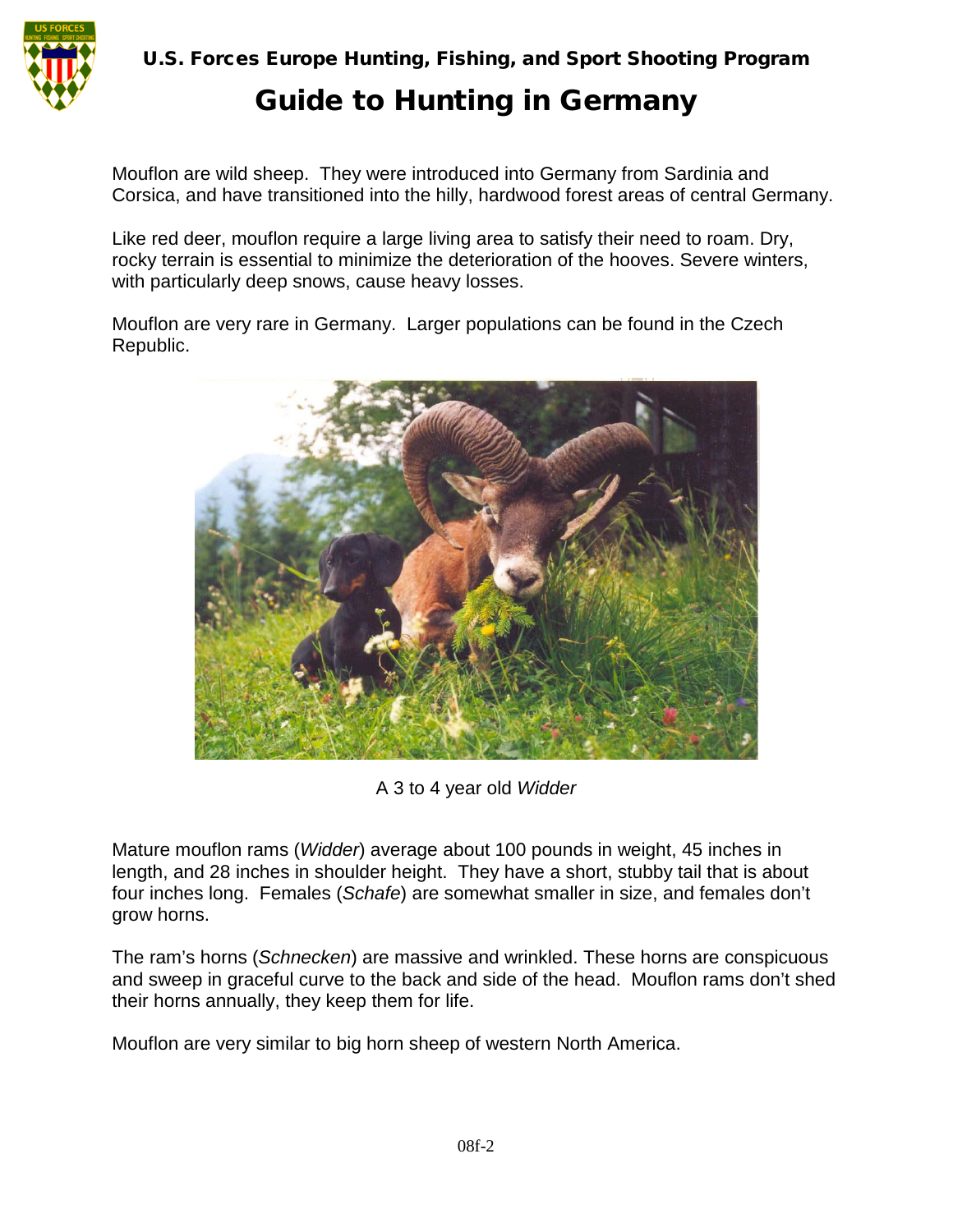

# Guide to Hunting in Germany



2 mature *Widder* and *2 Schafe*

In summer, the coat of Mouflon is mainly reddish-brown.



Mouflon *Rudel*, grazing during July Note the most prominent *Sattelfleck* on the oldest *Widder*